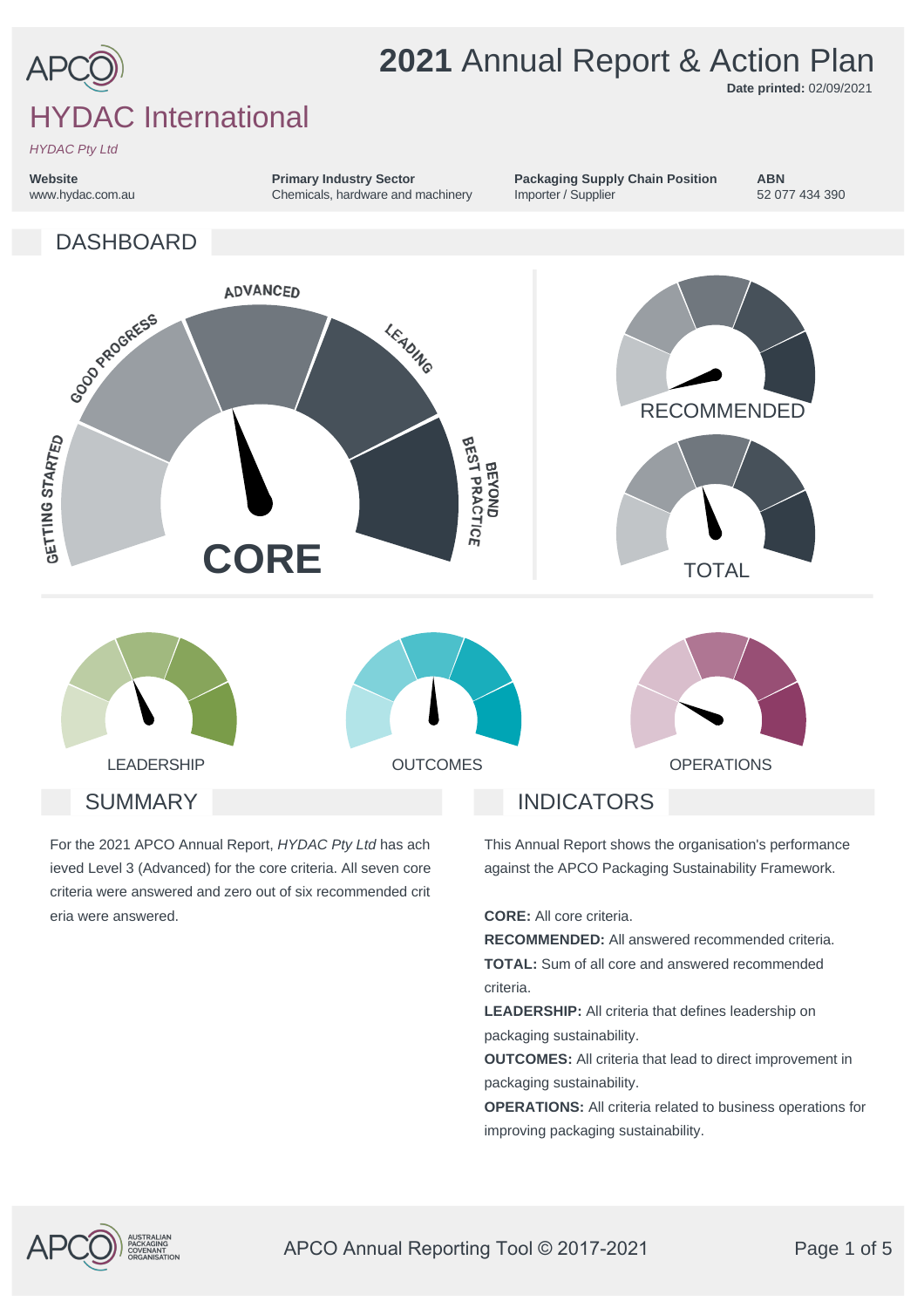

# *HYDAC Pty Ltd*



### ABOUT THE APCO FRAMEWORK

The APCO Packaging Sustainability Framework (the Framework) aims to provide a consistent and transparent framework for assessing and tracking packaging sustainability across organisations. The Framework consists of thirteen independent criter ia that belong to three separate categories. These categories are (i) Leadership, (ii) Packaging Outcomes and (iii) Operation s. The diagram above shows the different criteria included within each of these three categories.

There are two types of criteria within the Framework:

- **Core criteria** are mandatory and must be answered by all Members when completing the Annual Reporting Tool.
- **Recommended criteria** are not mandatory, but Members are encouraged to complete as many recommended criteria as possible.

Each criteria is divided into five levels of performance ranging from 'getting started' to 'beyond best practice'. The diagram ab ove illustrates the key differences between performance levels. Please see www.packagingcovenant.org.au for more informa tion.

### ABOUT APCO

APCO is a co-regulatory, not for profit organisation that partners with government and industry to reduce the harmful impact of packaging on the Australian environment. APCO promotes sustainable design and recycling initiatives, waste to landfill re duction activities and circular economy projects. APCO Annual Reports are a key Membership obligation, providing Member organisations with a transparent method to track their packaging sustainability performance. Annual reporting also supplies A PCO with valuable data and information to identify industry trends and advancements.

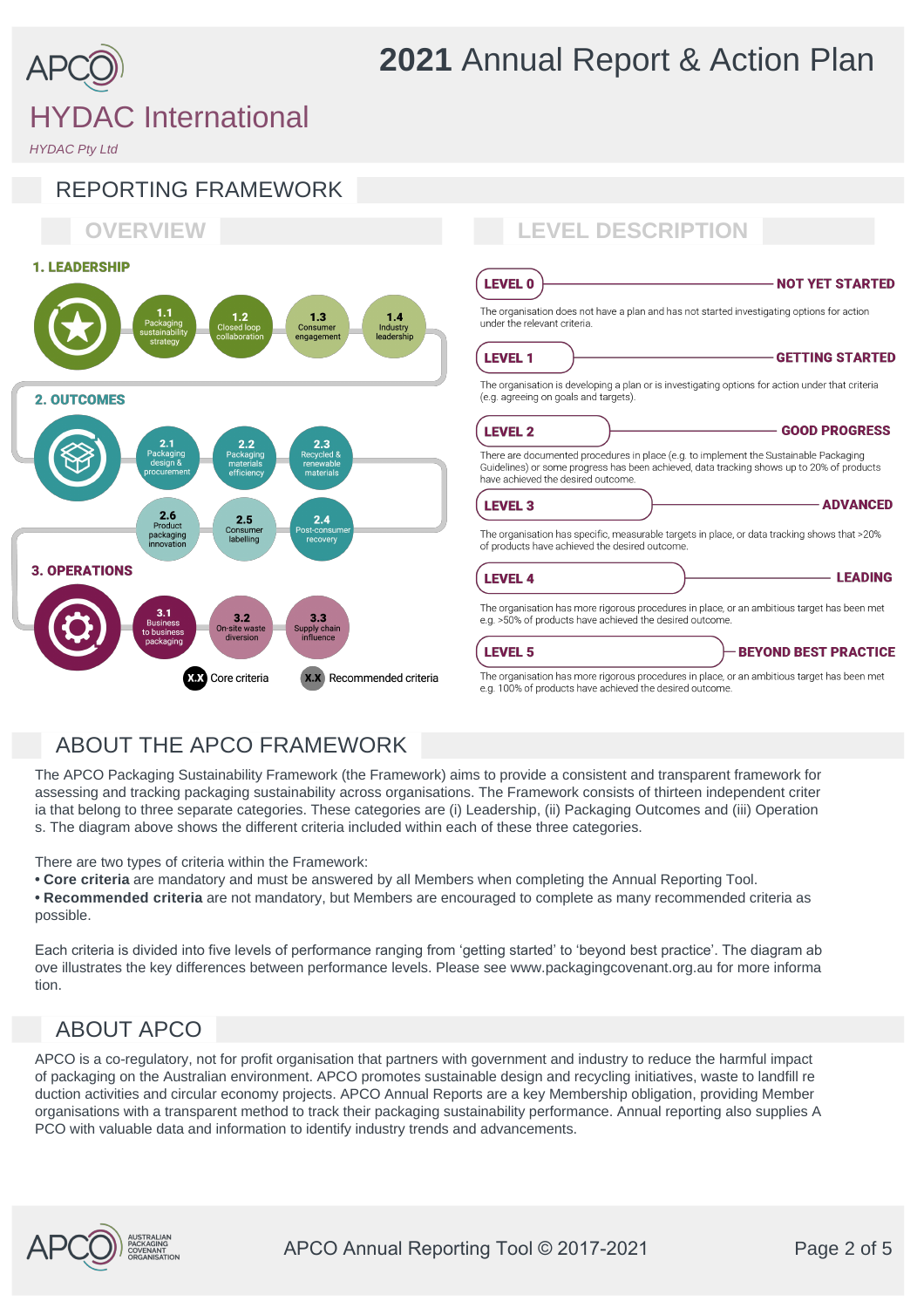## HYDAC International

*HYDAC Pty Ltd*

### **COMMITMENTS**

The Action Plan detailed below, is a public commitment to advancing packaging sustainability outcomes as a Member of APCO. Members are encouraged to have a comprehensive internal plan with the steps they will take to fulfill their commitments.

Criteria 1.1 PACKAGING SUSTAINABILITY STRATEGY (core)

#### **4. Leading**

**Your organisation is committed to:** Having targets that are specific, measureable and time-based.

Criteria 1.2 CLOSED-LOOP COLLABORATION (core)

#### **1. Getting started**

Your organisation is committed to: Investigating options to join or start a collaborative initiative to address barriers t o the recovery of waste packaging.

Criteria 1.3 CONSUMER ENGAGEMENT (recommended)

#### **Not relevant**

**Your organisation has indicated that this criteria is not relevant.**

Criteria 1.4 INDUSTRY LEADERSHIP (recommended)

#### **1. Getting started**

Your organisation is committed to: (1) Investigating collaborative or industry leadership actions to improve packagin g sustainability.

#### Criteria 2.1 PACKAGING DESIGN & PROCUREMENT (core)

#### **2. Good progress**

Your organisation is committed to: Reviewing or starting to review your packaging with reference to the Sustainable Packaging Guidelines (SPG) or equivalent to identify any improvement opportunities.

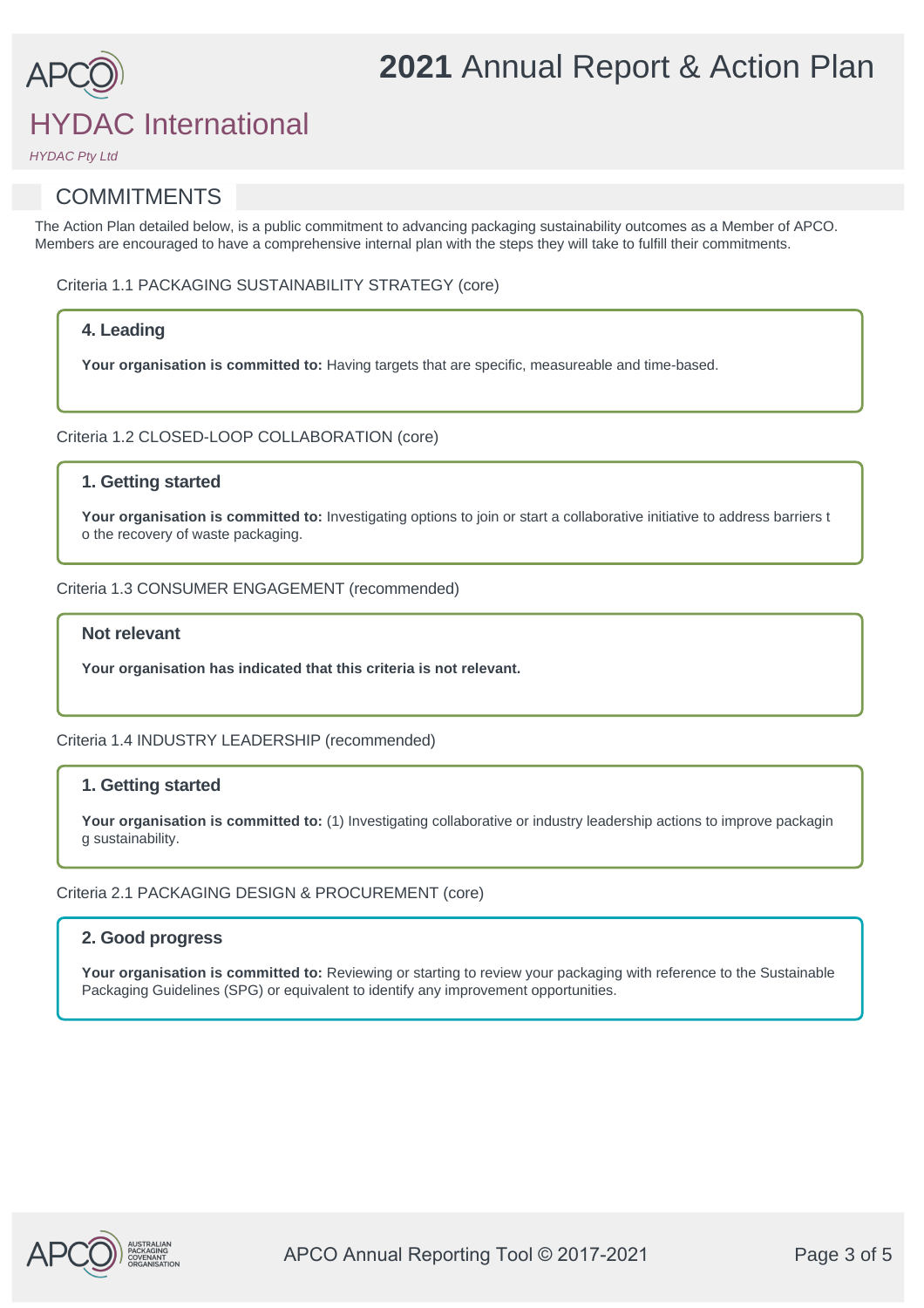## HYDAC International

*HYDAC Pty Ltd*

### **COMMITMENTS**

Criteria 2.2 PACKAGING MATERIALS EFFICIENCY (core)

#### **4. Leading**

**Your organisation is committed to:** Reducing packaging weight or optimising packaging material efficiency in more t han 50% of products.

#### Criteria 2.3 RECYCLED & RENEWABLE MATERIALS (core)

#### **4. Leading**

**Your organisation is committed to:** Incorporating or optimising recycled and/or renewable content in more than 50% of products.

Criteria 2.4 POST-CONSUMER RECOVERY (core)

#### **1. Getting started**

**Your organisation is committed to:** Investigating opportunities to improve recoverability in packaging.

#### Criteria 2.5 CONSUMER LABELLING (recommended)

#### **Not relevant**

**Your organisation has indicated that this criteria is not relevant.**

Criteria 2.6 PRODUCT-PACKAGING INNOVATION (recommended)

#### **Not relevant**

**Your organisation has indicated that this criteria is not relevant.**

Criteria 3.1 BUSINESS-TO-BUSINESS PACKAGING (core)

#### **1. Getting started**

**Your organisation is committed to:** Developing a plan or investigating opportunities to reduce the amount of single-u se business-to-business (B2B) packaging used internally or sent to customers.